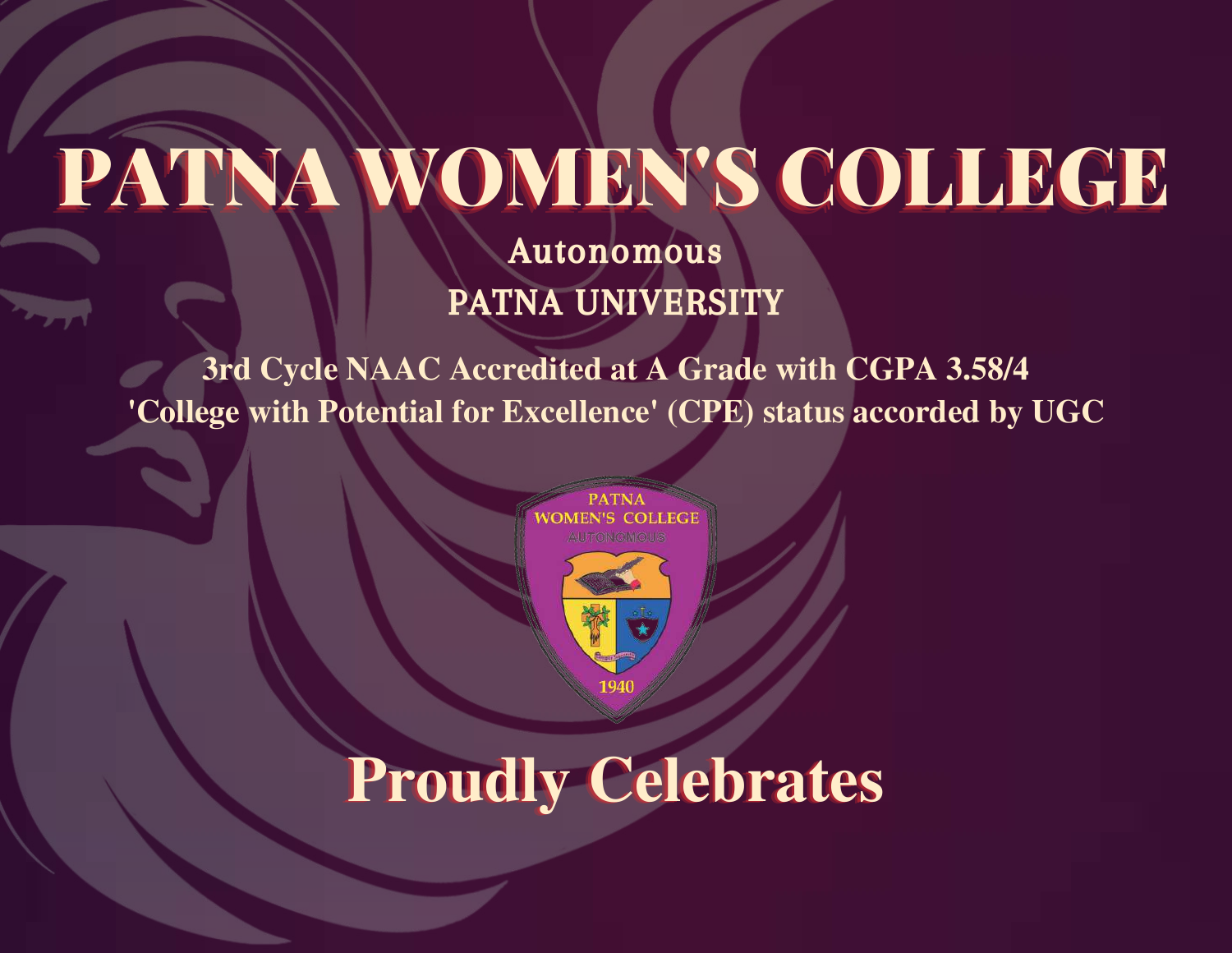

# 31 जास्वना

**Three-day International Women's Day Festival** 07th March, 2022 - 09th March, 2022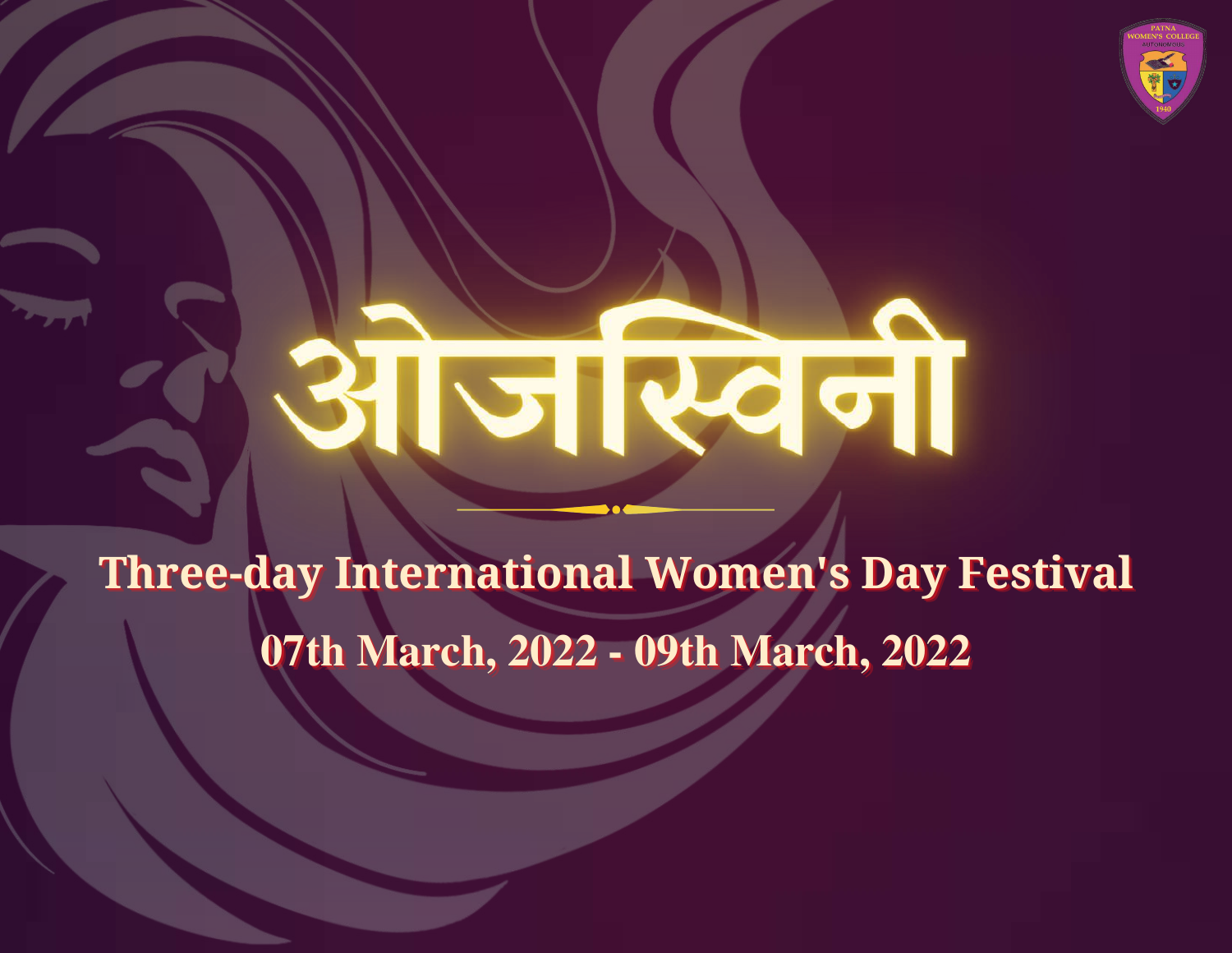WE WELCOME YOUR PARTICIPATION IN THE



## INTER COLLEGE SPEECH COMPETITION

on the topic

I am Kamla: Understanding Kamla Bhasin's Jdeologies

Date: 07 | 03 | 2022 **Day: Monday** Time: 04:00 P.M. Onwards Venue: Zoom Meet



Kamla Bhasin (in remembrance)

#### **For any Queries Contact**

#### **STUDENT COUNCIL 2021**

- Sandhya Kumari: +91 70611 97797
- Aditi Singh: +91 62016 72903
- · Yashi Raj: +91 72958 80595

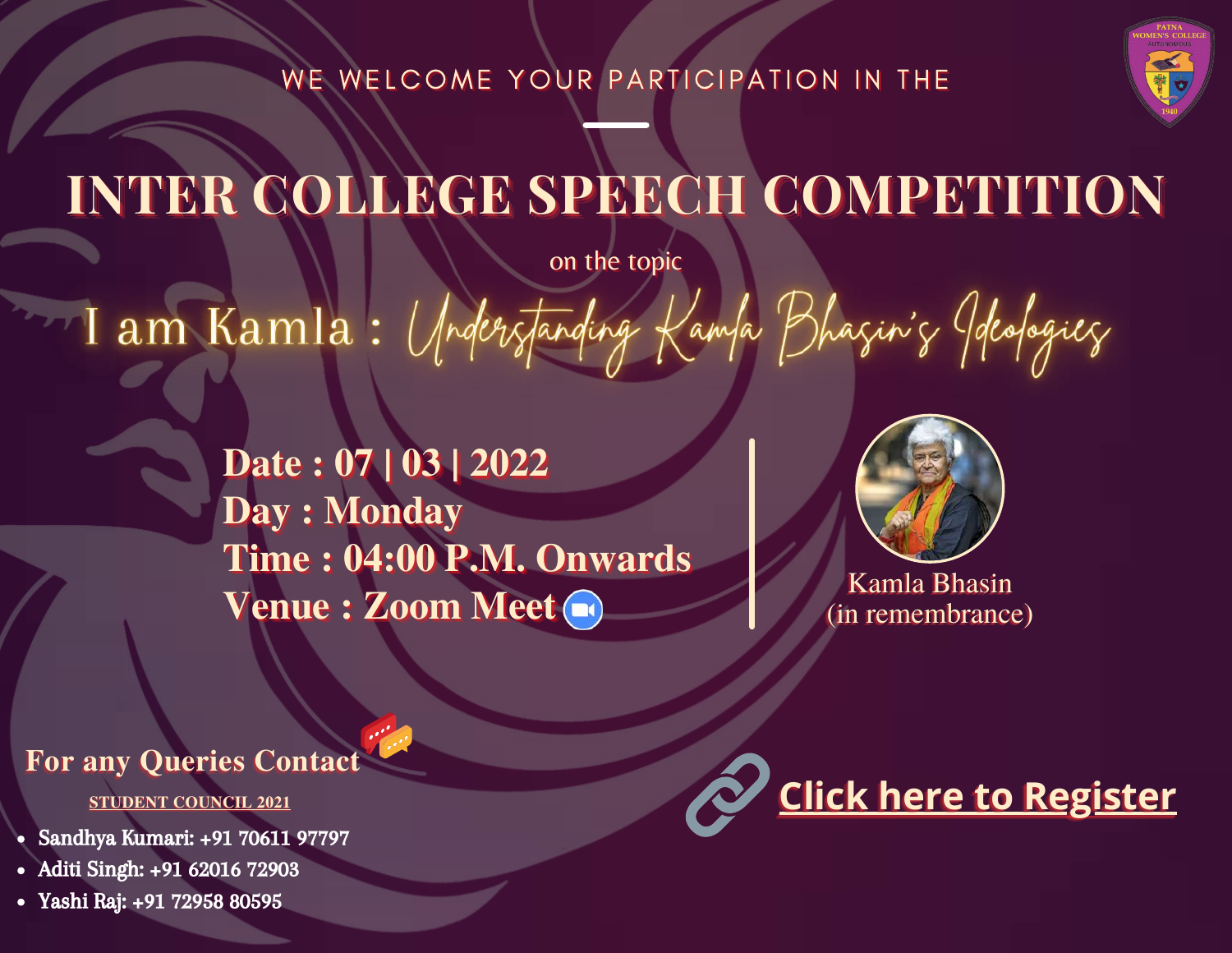

### PRIZE MONEY-

- **First Prize | INR 10,000**
- **Second Prize | INR 7,500**
- **Third Prize | INR 5,000**



### JUDGEMENT CRITERIA

- **Content: The substance/purpose of a** speaker's message.
- **Delivery : The mechanics of** 
	- **presenting the message.**
- **Language: The choice of words and** grammatical skill.